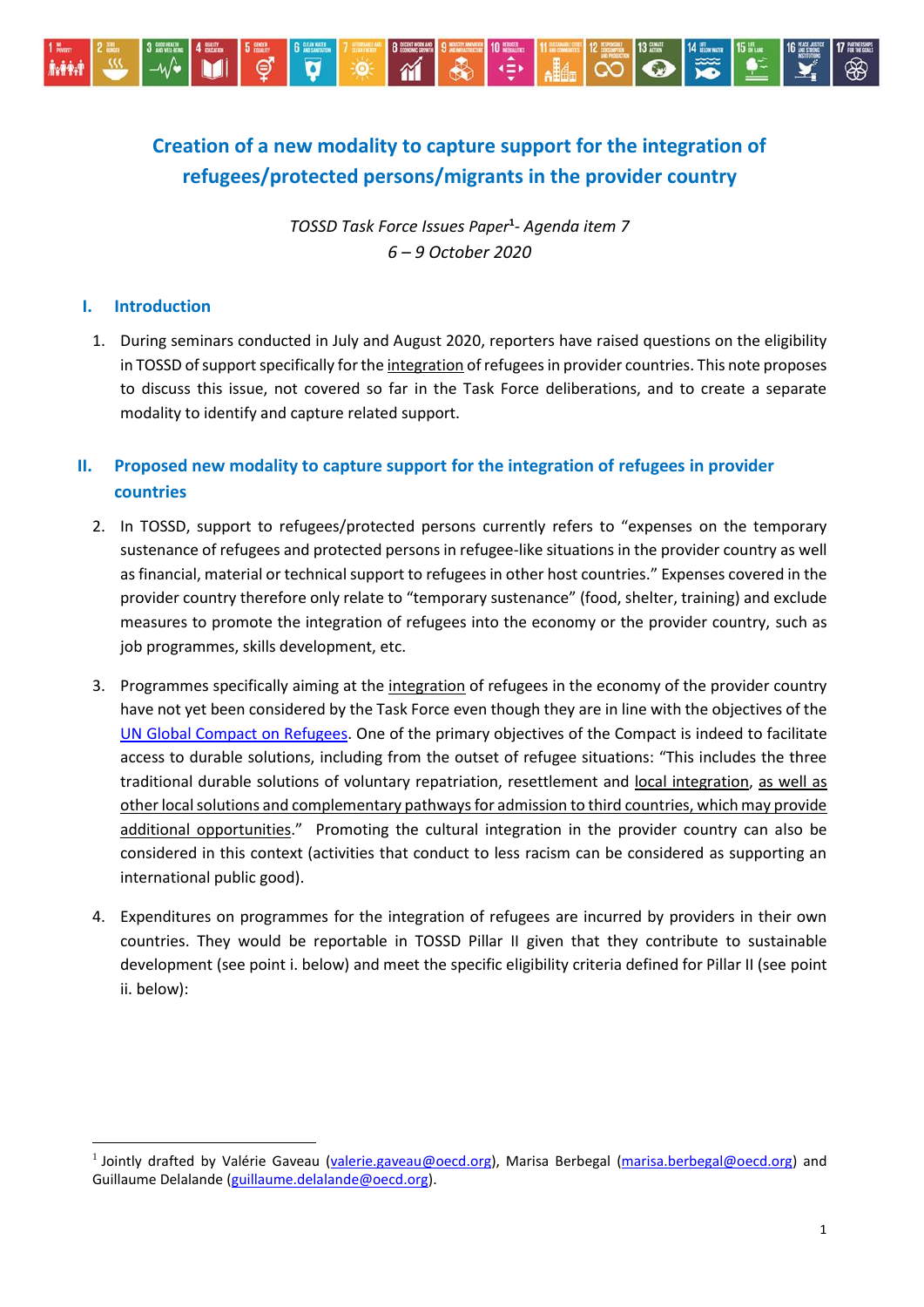- i. As indicated above, the programmes are aligned with the Global Compact on Refugees, they contribute to addressing the global challenge of migration and can be associated with different SDG targets<sup>2</sup>. As such, they can be considered as contributing to sustainable development.
- ii. The programmes contribute to providing a durable solution to refugees, thereby providing substantial benefits to populations from TOSSD-eligible countries, and complying with the specific eligibility criteria for Pillar II activities $^3$ .
- 5. The Task Force could also consider the inclusion in this modality of integration activities for migrants (and not solely refugees) in the culture and economy of the provider country. For example: "Preparing Estonian kindergartens in accepting children with migrant background and supporting teachers in multicultural and tolerant classrooms". This would also comply with eligibility criteria mentioned in paragraph 4 above.
- 6. Therefore, the Secretariat proposes to create a new modality **I05 – Support to refugees/protected persons/migrants for their integration in the economy of provider countries**. Activities could take place before and after the recognition of the refugee status. See Table 1 below for a description of the coverage for the proposed new modality. The table also includes the existing modalities for support to refugees, and their links with the GCR indicator framework and with the CRS classifications.
- 7. Examples of domestic expenditures that could be reported in TOSSD Pillar II and coded under this new modality include:
	- i. Support to complementary pathways (see example in Box 1, which contains elements entailing expenditures in the provider countries); or
	- ii. Resettlement programmes' components related to labour market services to find and retain employment (language training, vocational training, employment programmes, awareness on national culture, etc.).

### **Issues for discussion**

- **Do Task Force members agree with the creation of a modality in TOSSD to capture expenditures that promote the integration of refugees into the economy and culture of the provider country?**
- **Do Task Force members agree with the proposed coverage for the new modality, in particular:**
	- o **The inclusion of costs incurred for migrants from TOSSD-eligible countries (in addition to refugees and protected persons).**
	- o **The inclusion of costs before and after twelve months of stay.**

 $\overline{a}$ 

<sup>&</sup>lt;sup>2</sup> In particular the SDG target 10.7: "Facilitate orderly, safe, regular and responsible migration and mobility of people, including through the implementation of planned and well-managed migration policies." or the SDG target 8.8: "Protect labour rights and promote safe and secure working environments for all workers, including migrant workers, in particular women migrants, and those in precarious employment."

<sup>&</sup>lt;sup>3</sup> See Reporting Instructions, paragraph 70.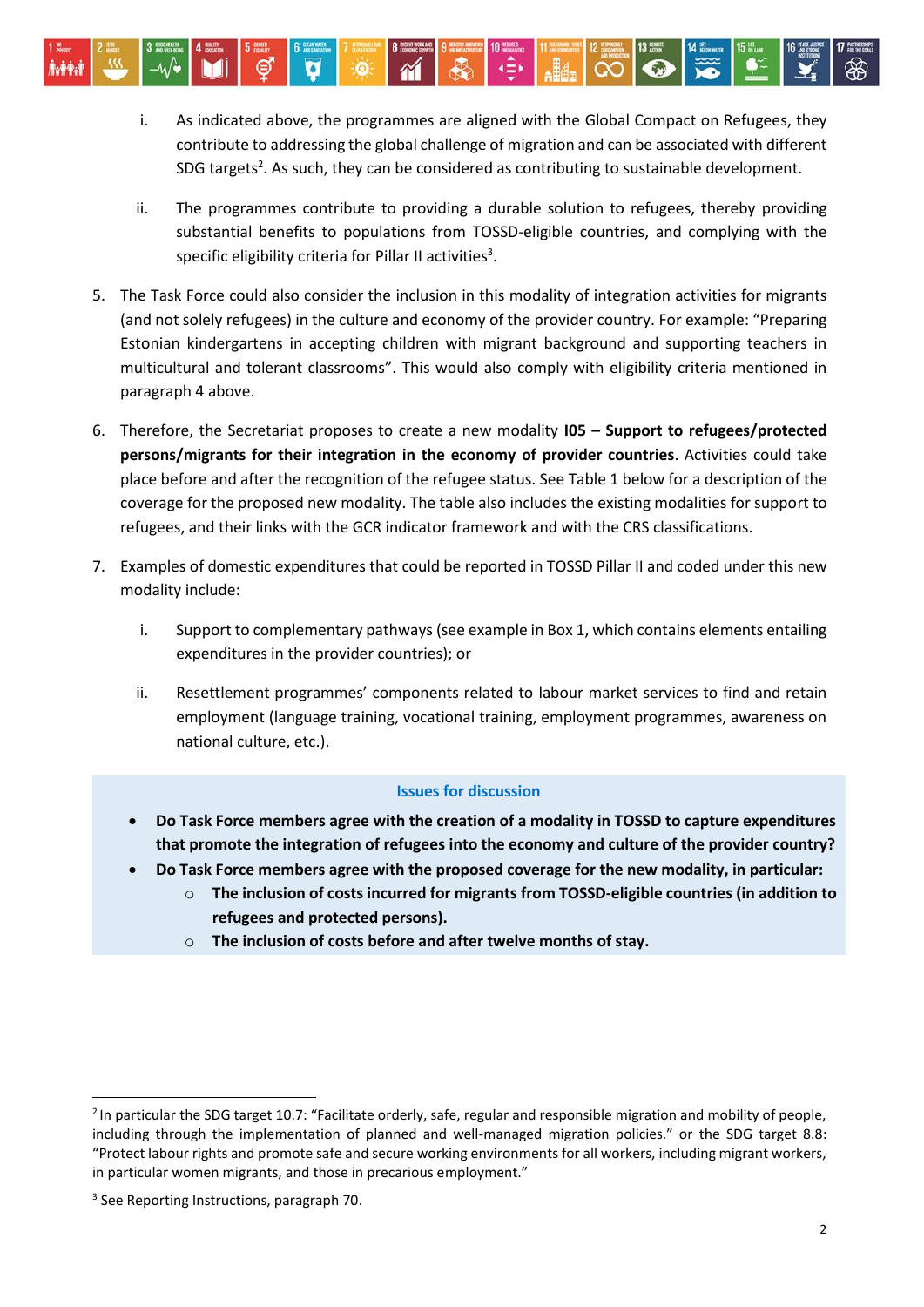

# **Table 1. Modalities on support to refugees/protected persons in TOSSD**

|                                                                                                                                               | <b>COVERAGE</b>                                                                                                                                                                                                                                                                                                                                                                                                                                                                        | <b>PILLAR</b> | LINKS WITH THE GCR INDICATOR FRAMEWORK                                                                                                                                                                                                                             |                                                                                                                                                                                                                                                                                                                                                                                                                                                                                                                 |                                                                                                                         |  |  |
|-----------------------------------------------------------------------------------------------------------------------------------------------|----------------------------------------------------------------------------------------------------------------------------------------------------------------------------------------------------------------------------------------------------------------------------------------------------------------------------------------------------------------------------------------------------------------------------------------------------------------------------------------|---------------|--------------------------------------------------------------------------------------------------------------------------------------------------------------------------------------------------------------------------------------------------------------------|-----------------------------------------------------------------------------------------------------------------------------------------------------------------------------------------------------------------------------------------------------------------------------------------------------------------------------------------------------------------------------------------------------------------------------------------------------------------------------------------------------------------|-------------------------------------------------------------------------------------------------------------------------|--|--|
| <b>MODALITY</b>                                                                                                                               |                                                                                                                                                                                                                                                                                                                                                                                                                                                                                        |               | <b>Outcome</b>                                                                                                                                                                                                                                                     | Indicator<br>Many of these indicators refer to ODA, but the GCR<br>Indicator<br>Framework<br>makes<br>reference to<br>supplementary data that "may also be collected<br>through the TOSSD measure, currently under<br>development".                                                                                                                                                                                                                                                                             | <b>LINK WITH CRS</b><br><b>CLASSIFICATIONS</b>                                                                          |  |  |
| - Support to refugees                                                                                                                         | Covers expenses on the temporary sustenance of refugees and protected persons in refugee-like situations in the provider country as well as financial, material or technical support                                                                                                                                                                                                                                                                                                   |               |                                                                                                                                                                                                                                                                    |                                                                                                                                                                                                                                                                                                                                                                                                                                                                                                                 |                                                                                                                         |  |  |
| protected persons                                                                                                                             | to refugees in other host countries. Also includes support to refugees returning to their countries of origin.                                                                                                                                                                                                                                                                                                                                                                         |               |                                                                                                                                                                                                                                                                    |                                                                                                                                                                                                                                                                                                                                                                                                                                                                                                                 |                                                                                                                         |  |  |
| Support<br>101<br>to<br>$-$<br>refugees/protected<br>persons in the provider<br>country (up to 12 months of<br>their stay)                    | Costs incurred in provider countries for basic<br>assistance to asylum seekers, refugees and<br>protected persons from TOSSD-eligible countries,<br>up to 12 months. Reportable under Pillar II.                                                                                                                                                                                                                                                                                       | Pillar II     | Outcome 1.1: Resources supporting additional<br>instruments and programmes are made available<br>for refugees and host communities by an<br>increasing number of donors.                                                                                           | 1.1.1.b ODA disbursements from DAC donors<br>for the benefit of refugees in developed<br>countries.                                                                                                                                                                                                                                                                                                                                                                                                             | Reported in CRS<br>under modalities<br>of support to<br>refugees H02-H05                                                |  |  |
| 102<br>$\overline{\phantom{a}}$<br>Support<br>to<br>refugees/protected<br>persons in the provider<br>country (beyond the 12-<br>month period) | Costs incurred in provider countries for basic<br>assistance to asylum seekers, refugees and<br>protected persons from TOSSD-eligible countries,<br>beyond the 12-month period, to the extent that the<br>individual is not recognised by the competent<br>authorities of the country in which he/she has<br>sought asylum as having the rights and obligations<br>which are attached to the possession of residency<br>or nationality of that country. Reportable under<br>Pillar II. | Pillar II     | Outcome 1.1: Resources supporting additional<br>instruments and programmes are made available<br>for refugees and host communities by an<br>increasing number of donors.                                                                                           | 1.1.1.b ODA disbursements from DAC donors<br>for the benefit of refugees in developed<br>countries.                                                                                                                                                                                                                                                                                                                                                                                                             | Not reported in<br>CRS.                                                                                                 |  |  |
| 103<br>Support<br>to<br>$-$<br>refugees/protected<br>persons - in other countries<br>of asylum                                                | Financial, material or technical support to asylum<br>seekers, refugees and protected persons in other<br>host countries (TOSSD-eligible<br>countries).<br>Reportable under Pillar I.                                                                                                                                                                                                                                                                                                  | Pillar I      | Outcome 1.1: Resources supporting additional<br>instruments and programmes are made available<br>for refugees and host communities by an<br>increasing number of donors.<br>Outcome 1.2: National arrangements and<br>coordinated refugee responses are supported. | 1.1.1.a ODA disbursements from DAC donors<br>for the benefit of refugees (and host<br>communities) in developing countries.<br>1.1.2 Number of donors providing official<br>development assistance (ODA) to, or for the<br>benefit of, refugees and host communities in<br>the refugee hosting country<br>1.2.1. Proportion of official development<br>assistance (ODA) provided to, or for the benefit<br>of, refugees and host communities channeled<br>to national actors in the refugee hosting<br>country. | Reported in CRS<br>but<br>under<br>different<br>modalities<br>(e.g.<br>projects) and not<br>separately<br>identifiable. |  |  |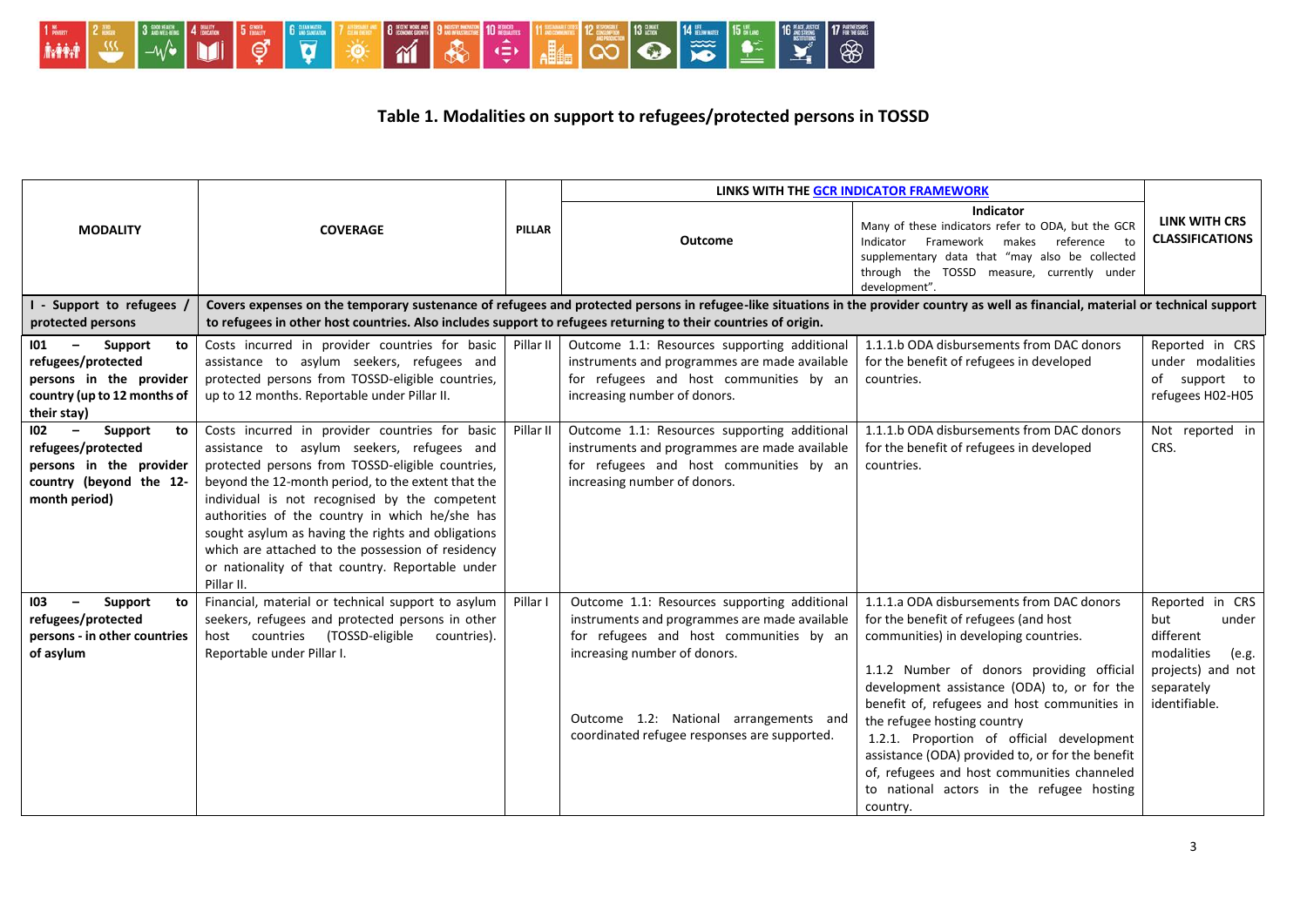

-

| 104<br>to<br>Support<br>refugees/protected<br>persons - voluntary returns                                                                                         | Support to refugees, asylum seekers and protected<br>persons voluntarily returning to their countries of<br>origin, nationality or last habitual residence (TOSSD-<br>eligible countries). Excluding pre-departure<br>assistance. Reportable under Pillar I.                                                                                                                                                                                                                                                                                                                  | Pillar I  | Outcome 4.1: Resources are made available to<br>support the sustainable reintegration of returning<br>refugees by an increasing number of donors.                                     | official<br>4.1.1.<br>Volume<br>of<br>development<br>assistance (ODA) provided to, or for the benefit<br>of, refugee returnees in the country of origin.<br>4.1.2 Number of donors providing official<br>development assistance (ODA) to, or for the<br>benefit of, refugee returnees in the country of<br>origin. | Reported<br>in CRS<br>but<br>under<br>different<br>modalities<br>(e.g.<br>projects) and not<br>separately<br>identifiable. |
|-------------------------------------------------------------------------------------------------------------------------------------------------------------------|-------------------------------------------------------------------------------------------------------------------------------------------------------------------------------------------------------------------------------------------------------------------------------------------------------------------------------------------------------------------------------------------------------------------------------------------------------------------------------------------------------------------------------------------------------------------------------|-----------|---------------------------------------------------------------------------------------------------------------------------------------------------------------------------------------|--------------------------------------------------------------------------------------------------------------------------------------------------------------------------------------------------------------------------------------------------------------------------------------------------------------------|----------------------------------------------------------------------------------------------------------------------------|
| Proposed new modality <sup>4</sup> :<br>105<br><b>Support</b><br>to<br>refugees/protected<br>persons/migrants in the<br>provider country for their<br>integration | Costs incurred in provider countries for promoting<br>the integration in their economy of asylum seekers,<br>refugees, protected persons and migrants from<br>TOSSD-eligible countries. Covers activities that<br>promote the integration in the economy and<br>culture of the provider country (including language<br>training, vocational<br>training,<br>employment<br>programmes, awareness on national culture),<br>before and after 12 months of stay. Temporary<br>sustenance/basic assistance is covered under<br>modalities 101 and 102. Reportable under Pillar II. | Pillar II | Outcome 1.1: Resources supporting additional<br>instruments and programmes are made available<br>for refugees and host communities by an<br>increasing number of donors. <sup>5</sup> | 1.1.1.b ODA disbursements from DAC donors<br>for the benefit of refugees in developed<br>countries.                                                                                                                                                                                                                | Not reported in<br>CRS.                                                                                                    |

<sup>&</sup>lt;sup>4</sup> If the modality is approved by the Task Force, it will be necessary to modify the description of the general "I" category as follows: "Covers expenses <del>on the temporary sustenance of</del> for refugees and protected persons in refugee-like situations in the provider country as well as financial, material or technical support to refugees in other host countries. Also includes support to refugees returning to their countries of origin."

 $5$  There are other outcomes related to the integration of refugees but with no corresponding indicator on financial support (Outcome 2.1 Refugees are able to actively participate in the social and economic life of host countries; Outcome 3.1: Refugees in need have access to resettlement opportunities in an increasing number of countries; Outcome 3.2: Refugees have access to complementary pathways for admission to third countries.)